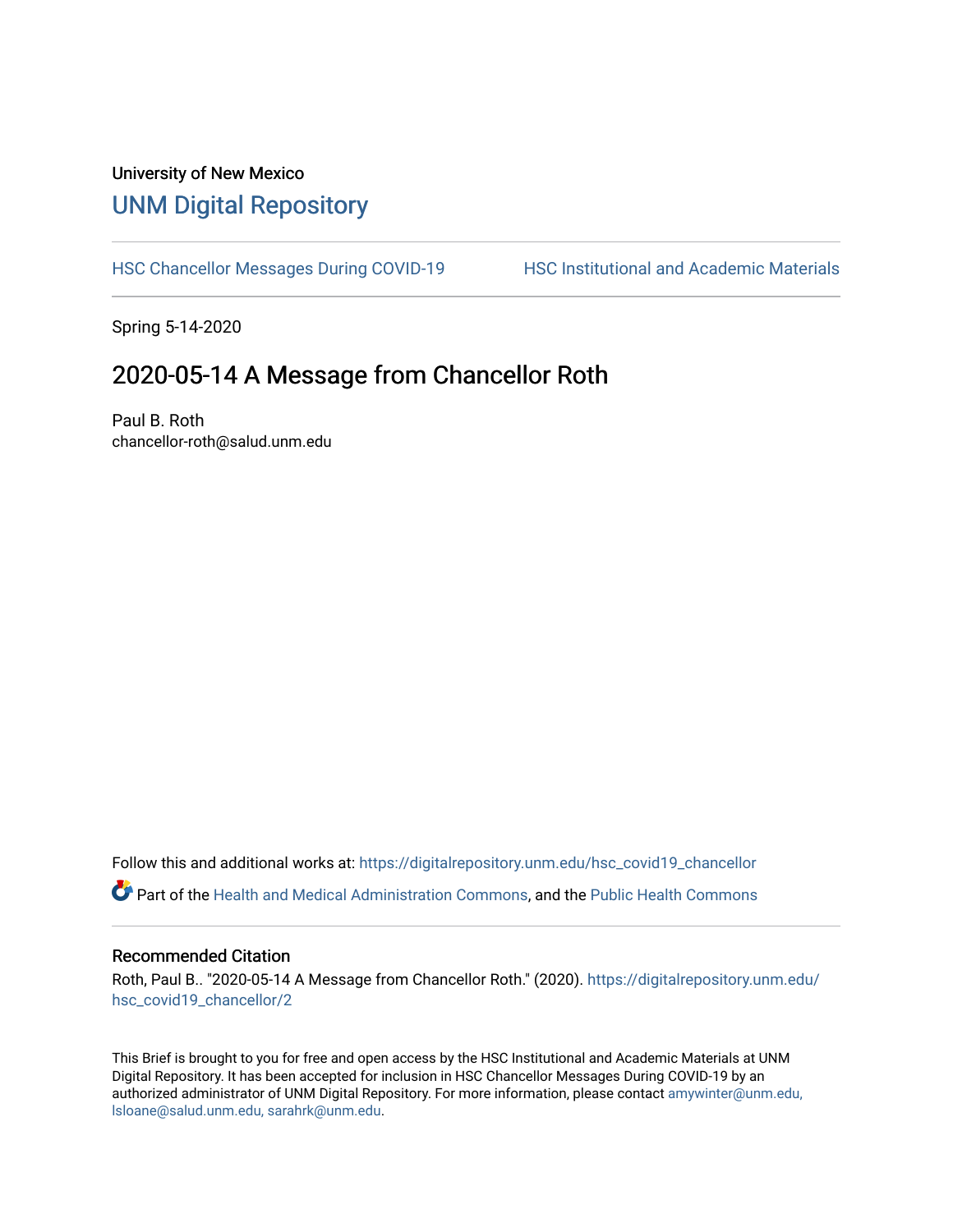

[View this email in your browser](https://mailchi.mp/01b2ef7373fc/message-from-the-chancellor-coronavirus-4414788?e=b4bbfca2c0)

# **A Message from Chancellor Roth**

Dear Colleagues:

We learned yesterday that for most of New Mexico, retailers and houses of worship may now reopen on a limited basis, according to the latest modification of the state's emergency public health order.

And there is a real possibility that restrictions will be further loosened in coming weeks if we continue to see reductions in the rate of new COVID-19 infections.

This is surely welcome news for everyone who is chafing to get out of the house after two months of virtual confinement. But as Gov. Michelle Lujan Grisham, Health Secretary Kathy Kunkel and Human Services Secretary David Scrase made clear at their news conference, further steps toward reopening the state depend heavily on how we conduct ourselves.

The governor's stay-at-home order remains in effect until May 31, along with the advice to limit travel and maintain social distancing. And there is now a requirement that everyone wear a mask while in public spaces. These measures, along with increased testing, have made New Mexico something of a success story among states in its COVID-19 response, as [The New](https://unm.us19.list-manage.com/track/click?u=59ce53c1a4dedb490bac78648&id=4df8541b97&e=b4bbfca2c0)  [York Times](https://unm.us19.list-manage.com/track/click?u=59ce53c1a4dedb490bac78648&id=4df8541b97&e=b4bbfca2c0) recently reported.

The governor has made it clear, however, that these public health orders are only effective if we comply with them. And she reminds us that we each have an important role to play in protecting the most vulnerable members of our community.

Of course, everyone wants to return to work and resume their familiar routines. Many people are suffering financially, and that is causing tremendous worry and distress. But we must be patient and wait just a bit longer, until the science shows that we can reopen safely.